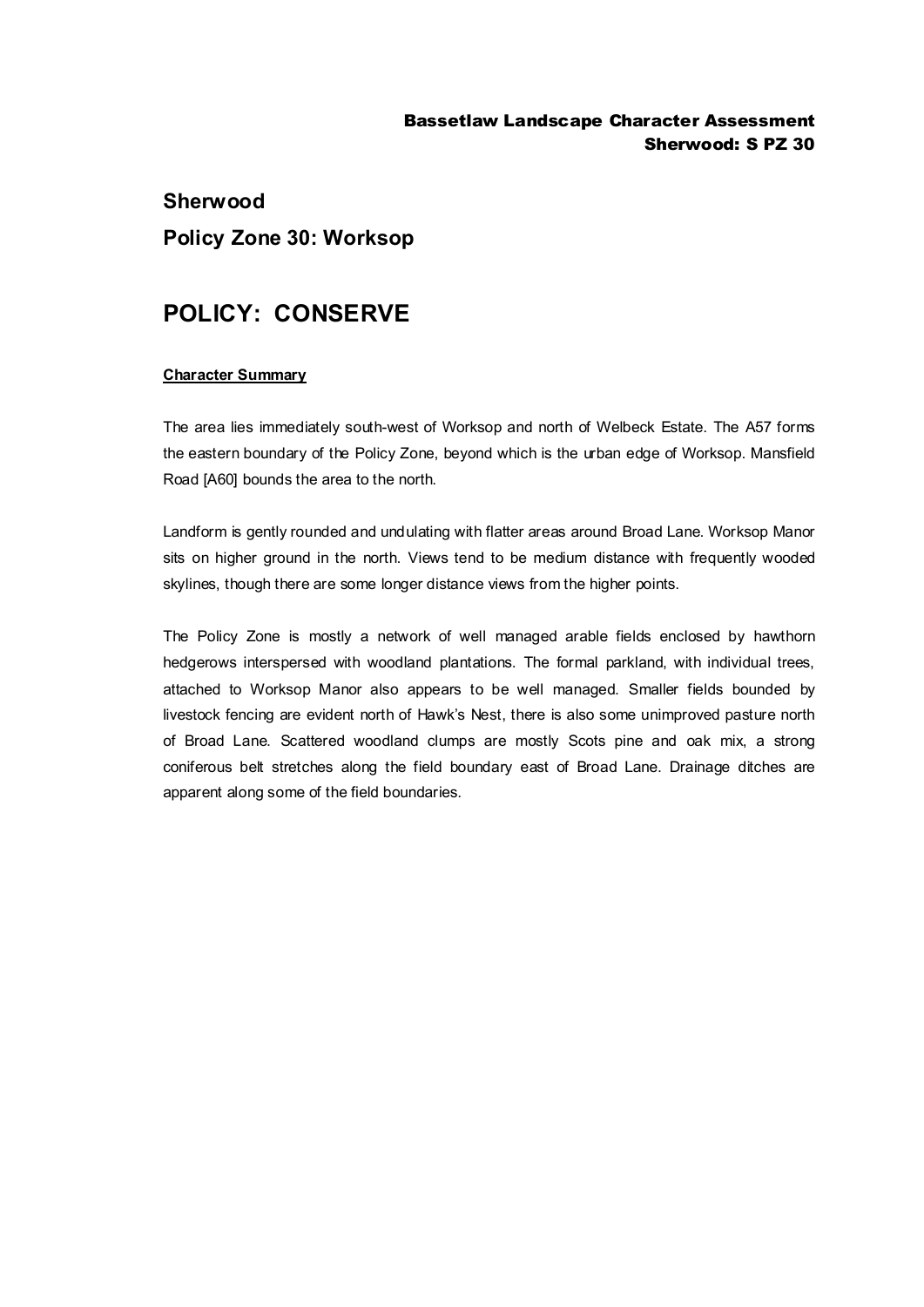## **Sherwood – Policy Zone 30: Worksop**

| <b>PHOTOGRAPH</b>                                                                                                                                                                                                                                                                                                                                                                                                                                                                                                                                                                                                                                                                                                                                                                                         | <b>CONTEXT</b>                                    |                                         |                                        |                              |
|-----------------------------------------------------------------------------------------------------------------------------------------------------------------------------------------------------------------------------------------------------------------------------------------------------------------------------------------------------------------------------------------------------------------------------------------------------------------------------------------------------------------------------------------------------------------------------------------------------------------------------------------------------------------------------------------------------------------------------------------------------------------------------------------------------------|---------------------------------------------------|-----------------------------------------|----------------------------------------|------------------------------|
|                                                                                                                                                                                                                                                                                                                                                                                                                                                                                                                                                                                                                                                                                                                                                                                                           | Policy Zone: S PZ 30<br>Land Cover Parcel[s]: S34 |                                         |                                        |                              |
|                                                                                                                                                                                                                                                                                                                                                                                                                                                                                                                                                                                                                                                                                                                                                                                                           | Condition                                         |                                         |                                        |                              |
|                                                                                                                                                                                                                                                                                                                                                                                                                                                                                                                                                                                                                                                                                                                                                                                                           | Good                                              | <b>REINFORCE</b>                        | CONSERVE &<br><b>REINFORCE</b>         | <b>CONSERVE</b>              |
|                                                                                                                                                                                                                                                                                                                                                                                                                                                                                                                                                                                                                                                                                                                                                                                                           | Moderate                                          | <b>CREATE &amp;</b><br><b>REINFORCE</b> | <b>CONSERVE &amp;</b><br><b>CREATE</b> | CONSERVE &<br><b>RESTORE</b> |
|                                                                                                                                                                                                                                                                                                                                                                                                                                                                                                                                                                                                                                                                                                                                                                                                           | Poor                                              | <b>CREATE</b>                           | <b>RESTORE &amp;</b><br>CREATE         | <b>RESTORE</b>               |
| CHARACTERISTIC FEATURES                                                                                                                                                                                                                                                                                                                                                                                                                                                                                                                                                                                                                                                                                                                                                                                   |                                                   |                                         |                                        |                              |
| Intensive arable farmland.<br>$\bullet$                                                                                                                                                                                                                                                                                                                                                                                                                                                                                                                                                                                                                                                                                                                                                                   |                                                   | Low                                     | Moderate                               | High                         |
| Worksop Manor with associated estate buildings and parkland.<br>Woodland blocks including West Wood and Menagerie Wood.<br>Strong hedgerow field boundaries with occasional hedgerow trees.                                                                                                                                                                                                                                                                                                                                                                                                                                                                                                                                                                                                               |                                                   |                                         | Sensitivity                            |                              |
| <b>LANDSCAPE ANALYSIS</b>                                                                                                                                                                                                                                                                                                                                                                                                                                                                                                                                                                                                                                                                                                                                                                                 | <b>SUMMARY OF ANALYSIS</b>                        |                                         |                                        |                              |
| Condition<br>The landscape condition is very good. There is a coherent pattern of elements and few<br>detracting features within the area, namely two busy roads; the A60 and A57. Overall this<br>equates to a visually unified area.                                                                                                                                                                                                                                                                                                                                                                                                                                                                                                                                                                    | <b>Condition</b>                                  |                                         |                                        | <b>Very Good</b>             |
|                                                                                                                                                                                                                                                                                                                                                                                                                                                                                                                                                                                                                                                                                                                                                                                                           | Pattern of Elements:<br>Detracting Features:      |                                         | Coherent<br>Few                        |                              |
| The Policy Zone comprises intensive arable farmland and parkland/woodland associated with<br>Worksop Manor. The historic field pattern is intact with hedgerow boundaries, mostly<br>hawthorn, and occasional young hedgerow trees, these are reinforced by post and wire<br>fencing in places. Buildings include Worksop Manor and Manor Park House, both stone built.<br>Associated with these are estate cottages and the gatehouse, also in stone. Other<br>development of the local architectural style is red brick dwellings and farmhouses, some with<br>fairly utilitarian barns. A cemetery is located at the north-eastem comer of the area. The<br>overall cultural integrity is good.                                                                                                        | Visual Unity:                                     |                                         | Unified                                |                              |
|                                                                                                                                                                                                                                                                                                                                                                                                                                                                                                                                                                                                                                                                                                                                                                                                           | Ecological Integrity:                             |                                         | Moderate                               |                              |
|                                                                                                                                                                                                                                                                                                                                                                                                                                                                                                                                                                                                                                                                                                                                                                                                           | Cultural Integrity:                               |                                         | Good                                   |                              |
|                                                                                                                                                                                                                                                                                                                                                                                                                                                                                                                                                                                                                                                                                                                                                                                                           | Functional Integrity:                             |                                         | Strong                                 |                              |
| Two woodland blocks are prominent in the north of the area; West Wood and Menagerie<br>Wood. Smaller fragmented plantations are dotted across the Policy Zone. Oak, Scots pine<br>and beech are the dominant species, maple and sycamore are also evident. Mature parkland<br>trees at Worksop Manor are mostly oak. Ponds occur within the woodland and some flood<br>meadow is apparent. There is an area of designated ancient woodland at Sloswick Springs in<br>the south-west, otherwise there are no SINCs or other ecological designations. The<br>ecological integrity is defined as <b>moderate</b> which gives a <b>strong</b> habitat for wildlife/functional<br>integrity. A visually unified area with a strong functional integrity results in a very good<br>landscape condition overall. |                                                   |                                         |                                        |                              |
| Sensitivity                                                                                                                                                                                                                                                                                                                                                                                                                                                                                                                                                                                                                                                                                                                                                                                               | Sensitivity                                       |                                         |                                        | <b>Moderate</b>              |
| Features which give the area local distinctiveness are characteristic of the Sherwood region<br>and the continuity time depth is <b>historic</b> [post 1600] giving a <b>moderate</b> sense of place.                                                                                                                                                                                                                                                                                                                                                                                                                                                                                                                                                                                                     | Distinctiveness:                                  |                                         | Characteristic                         |                              |
| There are views beyond the Policy Zone boundary to the south and south-west, however<br>views to the north are more limited. Overall, moderate visibility is afforded. The landform has<br>been assessed as <b>apparent</b> . A moderate sense of place with moderate visibility gives<br>moderate landscape sensitivity overall.                                                                                                                                                                                                                                                                                                                                                                                                                                                                         | Continuity:<br>Historic                           |                                         |                                        |                              |
|                                                                                                                                                                                                                                                                                                                                                                                                                                                                                                                                                                                                                                                                                                                                                                                                           | Sense of Place:<br>Moderate                       |                                         |                                        |                              |
|                                                                                                                                                                                                                                                                                                                                                                                                                                                                                                                                                                                                                                                                                                                                                                                                           | Landform:<br>Apparent                             |                                         |                                        |                              |
|                                                                                                                                                                                                                                                                                                                                                                                                                                                                                                                                                                                                                                                                                                                                                                                                           | <b>Extent of Tree Cover</b>                       |                                         | Intermittent                           |                              |
|                                                                                                                                                                                                                                                                                                                                                                                                                                                                                                                                                                                                                                                                                                                                                                                                           | Visibility:                                       |                                         | Moderate                               |                              |
| <b>LANDSCAPE ACTIONS</b>                                                                                                                                                                                                                                                                                                                                                                                                                                                                                                                                                                                                                                                                                                                                                                                  |                                                   |                                         |                                        |                              |
| Conserve<br>Landscape Features<br>Conserve the historic field pattern, restoring hedgerow boundaries where necessary. Create new hedgerows to replace post and wire fencing. Seek                                                                                                                                                                                                                                                                                                                                                                                                                                                                                                                                                                                                                         |                                                   |                                         |                                        |                              |

opportunities to increase hedgerow trees.

· **Conserve** ancient woodland and woodland block structure, reinforce as necessary.

*Built Features*

- **Conserve** the rural character of the landscape by concentrating new development to the north of the Policy Zone/southern fringe of Worksop.<br>• Conserve and respect the historic character and setting of Worksop Manor, its e
- · **Conserve** and respect the historic character and setting of Worksop Manor, its estate and surrounding parkland.
- · Contain new development within historic field boundaries.
- · Seek opportunities to revert arable farmland to permanent pasture.
- · Sensitive design and siting of new agricultural buildings.